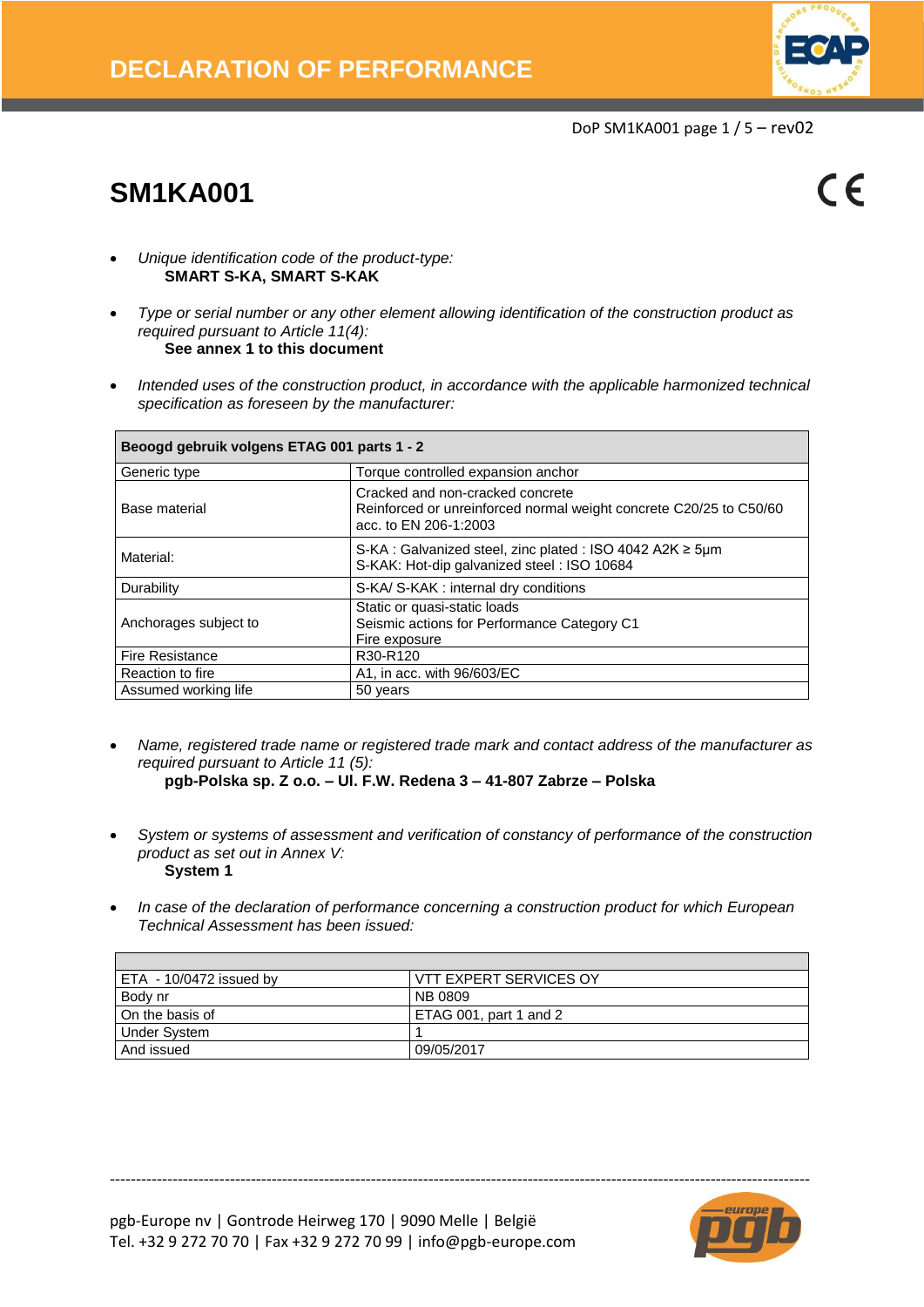

#### DoP SM1KA001 page 2 / 5 – rev02

#### *Declared performance – Essential characteristics – Performances*

| <b>STANDARD EMBEDMENT DEPTH</b>                                                                                                                                                                                                                                                                                                                                                                                                                                                                              |                                       |                                                                     |                                                                                                                                                                                                                                                                                                                                                                                                                                                                                                                                                                                                                                                                                                                                                                                                                                                                                          |                                        |     |                 |     |  |  |
|--------------------------------------------------------------------------------------------------------------------------------------------------------------------------------------------------------------------------------------------------------------------------------------------------------------------------------------------------------------------------------------------------------------------------------------------------------------------------------------------------------------|---------------------------------------|---------------------------------------------------------------------|------------------------------------------------------------------------------------------------------------------------------------------------------------------------------------------------------------------------------------------------------------------------------------------------------------------------------------------------------------------------------------------------------------------------------------------------------------------------------------------------------------------------------------------------------------------------------------------------------------------------------------------------------------------------------------------------------------------------------------------------------------------------------------------------------------------------------------------------------------------------------------------|----------------------------------------|-----|-----------------|-----|--|--|
| Installation parameters (ETAG001 part 1 and 2)                                                                                                                                                                                                                                                                                                                                                                                                                                                               |                                       |                                                                     |                                                                                                                                                                                                                                                                                                                                                                                                                                                                                                                                                                                                                                                                                                                                                                                                                                                                                          | M8                                     | M10 | M <sub>12</sub> | M16 |  |  |
|                                                                                                                                                                                                                                                                                                                                                                                                                                                                                                              | $d_{o}$                               | Nominal diameter of drill bit                                       | [mm]                                                                                                                                                                                                                                                                                                                                                                                                                                                                                                                                                                                                                                                                                                                                                                                                                                                                                     | 8                                      | 10  | 12              | 16  |  |  |
|                                                                                                                                                                                                                                                                                                                                                                                                                                                                                                              | $h_{ef}$                              | Effective standard embedment depth                                  | [mm]                                                                                                                                                                                                                                                                                                                                                                                                                                                                                                                                                                                                                                                                                                                                                                                                                                                                                     | 45                                     | 60  | 70              | 85  |  |  |
|                                                                                                                                                                                                                                                                                                                                                                                                                                                                                                              | $d_f$                                 | Fixture clearance hole diameter                                     | [mm]                                                                                                                                                                                                                                                                                                                                                                                                                                                                                                                                                                                                                                                                                                                                                                                                                                                                                     | 9                                      | 12  | 14              | 18  |  |  |
|                                                                                                                                                                                                                                                                                                                                                                                                                                                                                                              | $T_{inst}$                            | Nominal installation torque                                         | [Nm]                                                                                                                                                                                                                                                                                                                                                                                                                                                                                                                                                                                                                                                                                                                                                                                                                                                                                     | 20/15 <sup>1</sup>                     | 35  | 50              | 120 |  |  |
|                                                                                                                                                                                                                                                                                                                                                                                                                                                                                                              | h <sub>1</sub>                        | Depth of drilled hole                                               | [mm]                                                                                                                                                                                                                                                                                                                                                                                                                                                                                                                                                                                                                                                                                                                                                                                                                                                                                     | 60                                     | 75  | 90              | 110 |  |  |
|                                                                                                                                                                                                                                                                                                                                                                                                                                                                                                              | $h_{\text{min}}$                      | Min. thickness of concrete member                                   | [mm]                                                                                                                                                                                                                                                                                                                                                                                                                                                                                                                                                                                                                                                                                                                                                                                                                                                                                     | 100                                    | 120 | 140             | 170 |  |  |
|                                                                                                                                                                                                                                                                                                                                                                                                                                                                                                              | $S_{\text{min}}$                      | Minimum spacing                                                     | [mm]                                                                                                                                                                                                                                                                                                                                                                                                                                                                                                                                                                                                                                                                                                                                                                                                                                                                                     | 50                                     | 50  | 60              | 70  |  |  |
|                                                                                                                                                                                                                                                                                                                                                                                                                                                                                                              | $C_{min}$                             | Minimum edge distance                                               | [mm]                                                                                                                                                                                                                                                                                                                                                                                                                                                                                                                                                                                                                                                                                                                                                                                                                                                                                     | 50                                     | 50  | 55              | 85  |  |  |
| Tension load: steel failure                                                                                                                                                                                                                                                                                                                                                                                                                                                                                  |                                       |                                                                     |                                                                                                                                                                                                                                                                                                                                                                                                                                                                                                                                                                                                                                                                                                                                                                                                                                                                                          |                                        |     |                 |     |  |  |
|                                                                                                                                                                                                                                                                                                                                                                                                                                                                                                              | NR <sub>k,s</sub>                     | Tension steel characteristic resistance                             | [kN]                                                                                                                                                                                                                                                                                                                                                                                                                                                                                                                                                                                                                                                                                                                                                                                                                                                                                     | 13                                     | 26  | 38              | 69  |  |  |
| N                                                                                                                                                                                                                                                                                                                                                                                                                                                                                                            | <b>VMs</b>                            | Partial safety factor <sup>2</sup>                                  | $[\cdot]$                                                                                                                                                                                                                                                                                                                                                                                                                                                                                                                                                                                                                                                                                                                                                                                                                                                                                |                                        |     |                 |     |  |  |
| Tension load: concrete cone or splitting failure in concrete                                                                                                                                                                                                                                                                                                                                                                                                                                                 |                                       |                                                                     |                                                                                                                                                                                                                                                                                                                                                                                                                                                                                                                                                                                                                                                                                                                                                                                                                                                                                          |                                        |     |                 |     |  |  |
|                                                                                                                                                                                                                                                                                                                                                                                                                                                                                                              | N <sub>Rk,p</sub>                     | Tension characteristic resistance in<br>CRACKED concrete C20/25     | [kN]                                                                                                                                                                                                                                                                                                                                                                                                                                                                                                                                                                                                                                                                                                                                                                                                                                                                                     | 5                                      | 9   | 12              | 20  |  |  |
|                                                                                                                                                                                                                                                                                                                                                                                                                                                                                                              | N <sub>Rk,p</sub>                     | Tension characteristic resistance in<br>NON-CRACKED concrete C20/25 | [kN]                                                                                                                                                                                                                                                                                                                                                                                                                                                                                                                                                                                                                                                                                                                                                                                                                                                                                     | 9                                      | 16  | 20              | 35  |  |  |
|                                                                                                                                                                                                                                                                                                                                                                                                                                                                                                              | YMp                                   | Partial safety factor                                               | $[\cdot]$                                                                                                                                                                                                                                                                                                                                                                                                                                                                                                                                                                                                                                                                                                                                                                                                                                                                                | 1,80 <sup>3</sup><br>1,50 <sup>4</sup> |     |                 |     |  |  |
|                                                                                                                                                                                                                                                                                                                                                                                                                                                                                                              |                                       | Increasing factor C25/30                                            | $[\cdot]$                                                                                                                                                                                                                                                                                                                                                                                                                                                                                                                                                                                                                                                                                                                                                                                                                                                                                |                                        |     | 1.04            |     |  |  |
|                                                                                                                                                                                                                                                                                                                                                                                                                                                                                                              | $\psi_c$                              | Increasing factor C30/37                                            | $[\cdot]$                                                                                                                                                                                                                                                                                                                                                                                                                                                                                                                                                                                                                                                                                                                                                                                                                                                                                |                                        |     | 1,10            |     |  |  |
|                                                                                                                                                                                                                                                                                                                                                                                                                                                                                                              |                                       | Increasing factor C40/50                                            | $[\cdot] % \centering \includegraphics[width=0.9\textwidth]{images/TrDiM-Architecture.png} % \caption{The first two different values of $S$ and $S$ is the same as in Figure \ref{fig:10}. The first two different values of $S$ is the same as in Figure \ref{fig:10}. The second two different values of $S$ is the same as in Figure \ref{fig:10}.} \label{fig:TrDiM-Architecture}$                                                                                                                                                                                                                                                                                                                                                                                                                                                                                                   |                                        |     | 1,20            |     |  |  |
|                                                                                                                                                                                                                                                                                                                                                                                                                                                                                                              |                                       | Increasing factor C50/60                                            | $[\cdot]$                                                                                                                                                                                                                                                                                                                                                                                                                                                                                                                                                                                                                                                                                                                                                                                                                                                                                | 1,28                                   |     |                 |     |  |  |
|                                                                                                                                                                                                                                                                                                                                                                                                                                                                                                              |                                       | Tension load: concrete cone or splitting failure in concrete        |                                                                                                                                                                                                                                                                                                                                                                                                                                                                                                                                                                                                                                                                                                                                                                                                                                                                                          |                                        |     |                 |     |  |  |
|                                                                                                                                                                                                                                                                                                                                                                                                                                                                                                              | $S_{\text{cr,N}}$                     | Critical spacing                                                    | [mm]                                                                                                                                                                                                                                                                                                                                                                                                                                                                                                                                                                                                                                                                                                                                                                                                                                                                                     | 135                                    | 180 | 210             | 255 |  |  |
|                                                                                                                                                                                                                                                                                                                                                                                                                                                                                                              | $S_{cr,sp}$                           | Critical spacing (splitting)                                        | [mm]                                                                                                                                                                                                                                                                                                                                                                                                                                                                                                                                                                                                                                                                                                                                                                                                                                                                                     | 180                                    | 240 | 280             | 340 |  |  |
|                                                                                                                                                                                                                                                                                                                                                                                                                                                                                                              | $C_{cr,N}$                            | Critical edge distance                                              | [mm]                                                                                                                                                                                                                                                                                                                                                                                                                                                                                                                                                                                                                                                                                                                                                                                                                                                                                     | 68                                     | 90  | 105             | 128 |  |  |
|                                                                                                                                                                                                                                                                                                                                                                                                                                                                                                              | $\mathbf{C}_{cr,sp}$                  | Critical edge distance (splitting)                                  | [mm]                                                                                                                                                                                                                                                                                                                                                                                                                                                                                                                                                                                                                                                                                                                                                                                                                                                                                     | 90                                     | 120 | 140             | 170 |  |  |
|                                                                                                                                                                                                                                                                                                                                                                                                                                                                                                              | Үмс                                   | Partial safety factor <sup>2</sup>                                  | $[\cdot]$                                                                                                                                                                                                                                                                                                                                                                                                                                                                                                                                                                                                                                                                                                                                                                                                                                                                                | 1.80 <sup>3</sup><br>1.50 <sup>4</sup> |     |                 |     |  |  |
| Tension load: displacements                                                                                                                                                                                                                                                                                                                                                                                                                                                                                  |                                       |                                                                     |                                                                                                                                                                                                                                                                                                                                                                                                                                                                                                                                                                                                                                                                                                                                                                                                                                                                                          |                                        |     |                 |     |  |  |
| Cracked and non-                                                                                                                                                                                                                                                                                                                                                                                                                                                                                             | N                                     | Tension service load                                                | [kN]                                                                                                                                                                                                                                                                                                                                                                                                                                                                                                                                                                                                                                                                                                                                                                                                                                                                                     | 2                                      | 3,6 | 4,8             | 9,5 |  |  |
| cracked concrete                                                                                                                                                                                                                                                                                                                                                                                                                                                                                             | $\delta_{N0}$                         | Displacements under short term tension loads                        | [mm]                                                                                                                                                                                                                                                                                                                                                                                                                                                                                                                                                                                                                                                                                                                                                                                                                                                                                     | 0,3                                    | 0,6 | 0,6             | 0,7 |  |  |
| C20/25-C50/60                                                                                                                                                                                                                                                                                                                                                                                                                                                                                                | $\delta_{N^{\infty}}$                 | Displacements under long term tension loads                         | [mm]                                                                                                                                                                                                                                                                                                                                                                                                                                                                                                                                                                                                                                                                                                                                                                                                                                                                                     | 1.8                                    | 1,6 | 2,0             | 1,4 |  |  |
| Shear load: steel failure without lever arm                                                                                                                                                                                                                                                                                                                                                                                                                                                                  |                                       |                                                                     |                                                                                                                                                                                                                                                                                                                                                                                                                                                                                                                                                                                                                                                                                                                                                                                                                                                                                          |                                        |     |                 |     |  |  |
|                                                                                                                                                                                                                                                                                                                                                                                                                                                                                                              | $\mathsf{V}_{\mathsf{Rk}.\mathsf{s}}$ | Characteristic resistance                                           | [kN]                                                                                                                                                                                                                                                                                                                                                                                                                                                                                                                                                                                                                                                                                                                                                                                                                                                                                     | 10                                     | 18  | 23              | 44  |  |  |
|                                                                                                                                                                                                                                                                                                                                                                                                                                                                                                              | Y <sub>Ms</sub>                       | Partial safety factor <sup>2</sup>                                  | $[\cdot] % \centering \includegraphics[width=0.9\textwidth]{images/TrDiM-Architecture.png} % \caption{The first two different values of $S$ and $S$ are shown in the left, the first two different values of $S$ and $S$ are shown in the right, and the second two different values of $S$ are shown in the right, and the second two different values of $S$ are shown in the right, and the second two different values of $S$ are shown in the right, and the third two different values of $S$ are shown in the right, and the third two different values of $S$ are shown in the right, and the third two different values of $S$ are shown in the right, and the third two different values of $S$ are shown in the right, and the third two different values of $S$ are shown in the right, and the third two different values of $S$ are shown in the right, and the third two$ | 1.25                                   |     |                 |     |  |  |
|                                                                                                                                                                                                                                                                                                                                                                                                                                                                                                              | K <sub>2</sub>                        | Factor for considering ductility                                    | $[\cdot]$                                                                                                                                                                                                                                                                                                                                                                                                                                                                                                                                                                                                                                                                                                                                                                                                                                                                                |                                        |     | 1,00            |     |  |  |
| Shear load: steel failure with lever arm                                                                                                                                                                                                                                                                                                                                                                                                                                                                     |                                       |                                                                     |                                                                                                                                                                                                                                                                                                                                                                                                                                                                                                                                                                                                                                                                                                                                                                                                                                                                                          |                                        |     |                 |     |  |  |
| ٠V                                                                                                                                                                                                                                                                                                                                                                                                                                                                                                           | $M^0_{\ Rk,s}$                        | Characteristic resistance                                           | [kN]                                                                                                                                                                                                                                                                                                                                                                                                                                                                                                                                                                                                                                                                                                                                                                                                                                                                                     | 21                                     | 48  | 72              | 186 |  |  |
| $\label{eq:3.1} \begin{array}{l} \begin{array}{l} \begin{array}{l} \begin{array}{l} \end{array} & \begin{array}{l} \end{array} & \begin{array}{l} \end{array} & \begin{array}{l} \end{array} & \begin{array}{l} \end{array} & \begin{array}{l} \end{array} & \begin{array}{l} \end{array} & \begin{array}{l} \end{array} & \begin{array}{l} \end{array} & \begin{array}{l} \end{array} & \begin{array}{l} \end{array} & \begin{array}{l} \end{array} & \begin{array}{l} \end{array} \end{array} \end{array}$ | <b>YMs</b>                            | Partial safety factor 3                                             | $[\cdot]$                                                                                                                                                                                                                                                                                                                                                                                                                                                                                                                                                                                                                                                                                                                                                                                                                                                                                |                                        |     | 1,25            |     |  |  |
| Shear load: concrete pryout failure                                                                                                                                                                                                                                                                                                                                                                                                                                                                          |                                       |                                                                     |                                                                                                                                                                                                                                                                                                                                                                                                                                                                                                                                                                                                                                                                                                                                                                                                                                                                                          |                                        |     |                 |     |  |  |
|                                                                                                                                                                                                                                                                                                                                                                                                                                                                                                              | Κ                                     | K factor                                                            | $[\cdot] % \centering \includegraphics[width=0.9\textwidth]{images/TrDiM-Architecture.png} % \caption{The first two different values of $S$ and $S$ are shown in the left, the first two different values of $S$ and $S$ are shown in the right, and the second two different values of $S$ are shown in the right, and the second two different values of $S$ are shown in the right, and the second two different values of $S$ are shown in the right, and the third two different values of $S$ are shown in the right, and the third two different values of $S$ are shown in the right, and the third two different values of $S$ are shown in the right, and the third two different values of $S$ are shown in the right, and the third two different values of $S$ are shown in the right, and the third two different values of $S$ are shown in the right, and the third two$ | $\mathbf{1}$                           |     | $\overline{2}$  |     |  |  |
|                                                                                                                                                                                                                                                                                                                                                                                                                                                                                                              | YMpr                                  | Partial safety factor <sup>2</sup>                                  | $[\cdot]$                                                                                                                                                                                                                                                                                                                                                                                                                                                                                                                                                                                                                                                                                                                                                                                                                                                                                |                                        |     | 1,50            |     |  |  |

1 Installation torque for S-KA is 20Nm and for S-KAK 15Nm

**.** 

<sup>&</sup>lt;sup>4</sup> The installation safety factor of  $γ2 = 1,0$  is included







<sup>&</sup>lt;sup>2</sup> In absence of other national regulations

<sup>&</sup>lt;sup>3</sup> The installation safety factor of  $γ2 = 1,2$  is included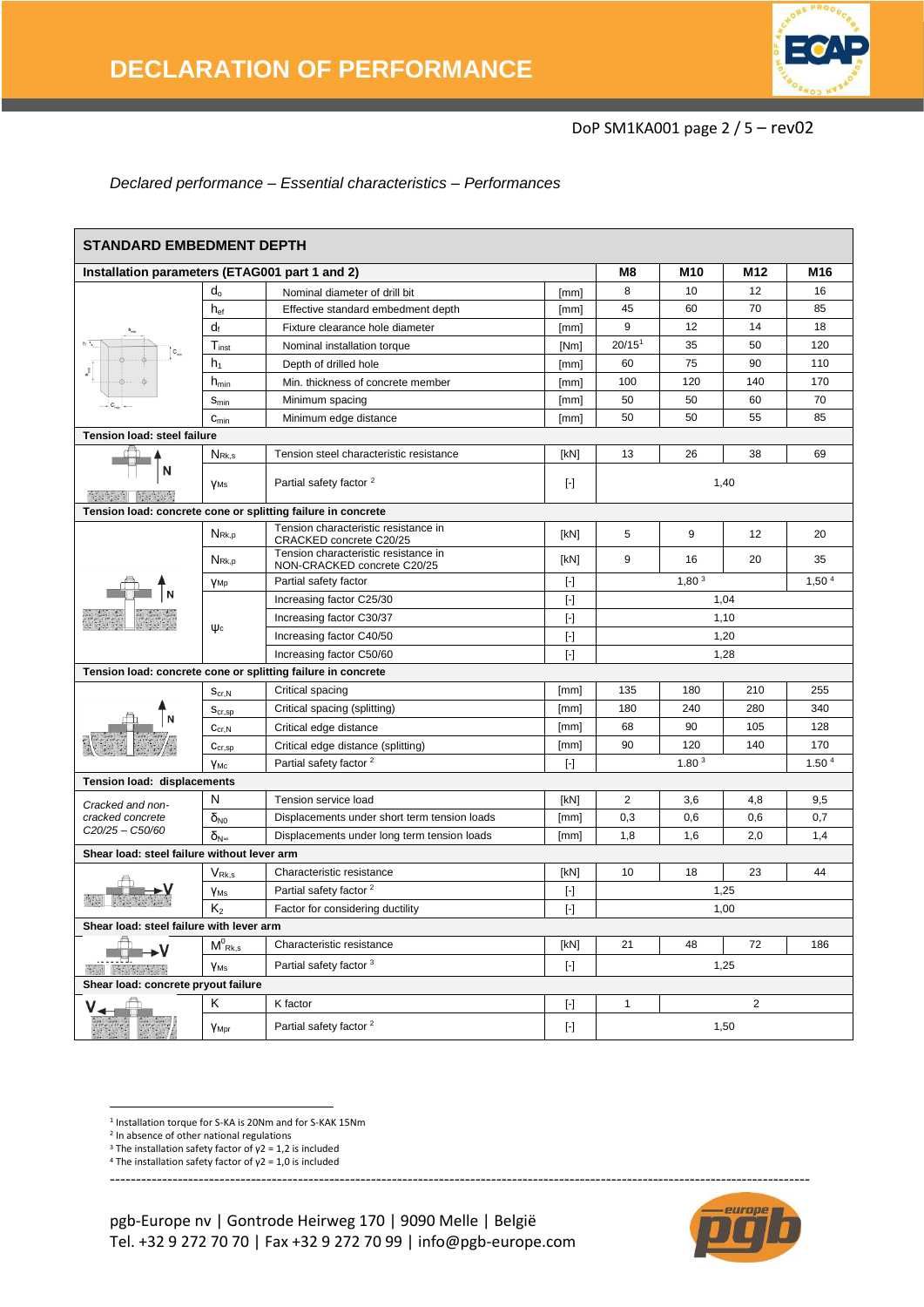

## **DECLARATION OF PERFORMANCE**

|                                           |                        |                                                                                                                      |                         |      |      | DoP SM1KA001 page 3 / 5 - rev02 |                 |  |  |
|-------------------------------------------|------------------------|----------------------------------------------------------------------------------------------------------------------|-------------------------|------|------|---------------------------------|-----------------|--|--|
|                                           |                        | Installation parameters (ETAG001 part 1 and 2) - continued                                                           |                         | M8   | M10  | M12                             | M <sub>16</sub> |  |  |
| Shear load: concrete edge failure         |                        |                                                                                                                      |                         |      |      |                                 |                 |  |  |
|                                           |                        | Effective anchorage depth under shear loads                                                                          | [mm]                    | 45   | 60   | 70                              | 85              |  |  |
|                                           | $d_{nom}$              | Outside anchor diameter                                                                                              | [mm]                    | 8    | 10   | 12                              | 16              |  |  |
|                                           |                        | CRACKED concrete without edge reinforcement                                                                          |                         | 1,00 |      |                                 |                 |  |  |
|                                           | $\Psi_{\text{ucr,V}}$  | CRACKED concrete with straight edge reinforcement ><br>$\phi$ 12mm                                                   | $[\cdot]$               | 1,20 |      |                                 |                 |  |  |
|                                           |                        | CRACKED concrete with edge reinforcement and<br>closely spaced stirrups ( $a \le 100$ mm) or non-cracked<br>concrete |                         | 1,40 |      |                                 |                 |  |  |
|                                           | Yмс                    | Partial safety factor <sup>2</sup>                                                                                   | $\lbrack \cdot \rbrack$ | 1,50 |      |                                 |                 |  |  |
| Shear load: displacements                 |                        |                                                                                                                      |                         |      |      |                                 |                 |  |  |
| Cracked and non-                          |                        | Service shear load                                                                                                   | [kN]                    | 5,7  | 10,3 | 13,1                            | 25,1            |  |  |
| cracked concrete                          | $\delta$ <sub>V0</sub> | Short term displacement under shear loads                                                                            | [mm]                    | 1.7  | 1.7  | 2.4                             | 3,2             |  |  |
| C <sub>20</sub> /25 - C <sub>50</sub> /60 | $\delta$ <sub>V</sub>  | Long term displacement under shear loads                                                                             | [mm]                    | 2,6  | 2,6  | 3,6                             | 4,8             |  |  |

| Characteristic tension resistance in cracked and non-cracked concrete C20/25 to C50/60 under fire exposure<br>F120 |                                  |     |                            |     |                                      |     |     |                                                                     |     |                          |          |                 |     |      |     |     |     |
|--------------------------------------------------------------------------------------------------------------------|----------------------------------|-----|----------------------------|-----|--------------------------------------|-----|-----|---------------------------------------------------------------------|-----|--------------------------|----------|-----------------|-----|------|-----|-----|-----|
| <b>SMART THROUGH BOLT</b>                                                                                          |                                  | M8  |                            |     | M10                                  |     |     | M <sub>12</sub>                                                     |     |                          |          | M <sub>16</sub> |     |      |     |     |     |
| Fire resistance duration                                                                                           | R [min]                          | 30  | 60                         | 90  | 120                                  | 30  | 60  | 90                                                                  | 120 | 30                       | 60       | 90              | 120 | 30   | 60  | 90  | 120 |
| <b>Steel failure</b>                                                                                               |                                  |     |                            |     |                                      |     |     |                                                                     |     |                          |          |                 |     |      |     |     |     |
| Characteristic resistance                                                                                          | $N_{Rk,s,\text{fi}}$ [kN]        | 1,3 | 0,7                        | 0,4 | 0,3                                  | 2,3 | 1,3 | 0,8                                                                 | 0,5 | 3.6                      | 2,0      | 1,3             | 0,9 | 5,3  | 3,0 | 1,8 | 1,3 |
| <b>Pull-out failure</b>                                                                                            |                                  |     |                            |     |                                      |     |     |                                                                     |     |                          |          |                 |     |      |     |     |     |
| Characteristic resistance                                                                                          | $N_{\text{Rk},p,\text{fi}}$ [kN] |     | 1,3                        |     | 1,0                                  |     | 2,3 |                                                                     | 1,8 | 3,0                      |          |                 | 2,4 | 5,0  |     |     | 4,0 |
| Concrete cone failure                                                                                              |                                  |     |                            |     |                                      |     |     |                                                                     |     |                          |          |                 |     |      |     |     |     |
| Characteristic resistance                                                                                          | $N^0$ <sub>Rk, p, fi</sub> [kN]  |     | 2,4                        |     | 2,0                                  |     | 5,0 |                                                                     | 4,0 | 7,4                      |          |                 | 5,9 | 12,0 |     |     | 9,6 |
| Spacing                                                                                                            | $S_{\text{cr.N}}$ [mm]           |     |                            |     |                                      |     |     |                                                                     |     | $4 \times h_{\text{ef}}$ |          |                 |     |      |     |     |     |
|                                                                                                                    | $S_{\text{min}}$ [mm]            |     |                            | 50  |                                      |     |     | 55                                                                  |     |                          | 60<br>70 |                 |     |      |     |     |     |
| Edge distance                                                                                                      | $C_{\text{cr},N}$ [mm]           |     |                            |     |                                      |     |     |                                                                     |     | $2 \times h$ ef          |          |                 |     |      |     |     |     |
|                                                                                                                    | $C_{min}[mm]$                    |     | Fire attack from one side: |     | Fire attack from more than one side: |     |     | $C_{\text{min}} = 2xh_{\text{eff}}$<br>$C_{\text{min}} \geq 300$ mm |     |                          |          |                 |     |      |     |     |     |

In absence of other national regulations the partial safety factor for resistance under fire exposure  $Y_{M,fi} = 1,0$  is recommended.

--------------------------------------------------------------------------------------------------------------------------------------

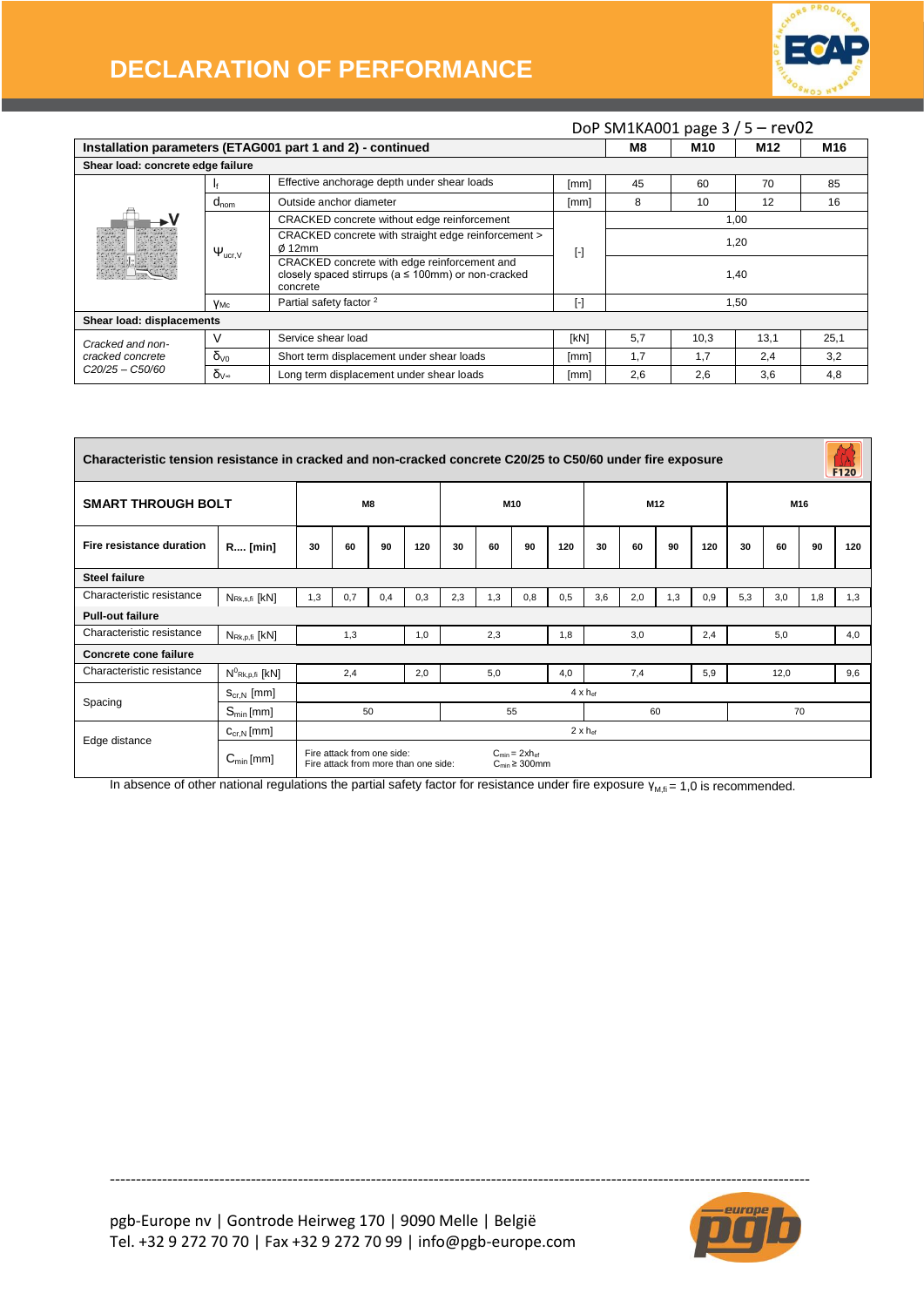

#### DoP SM1KA001 page 4 / 5 – rev02

| Characteristic shear resistance in cracked and non-cracked concrete C20/25 to C50/60 under fire exposure<br>F120                         |                                |     |     |     |     |     |      |                 |     |     |      |     |      |      |      |     |      |
|------------------------------------------------------------------------------------------------------------------------------------------|--------------------------------|-----|-----|-----|-----|-----|------|-----------------|-----|-----|------|-----|------|------|------|-----|------|
| <b>SMART THROUGH BOLT</b>                                                                                                                |                                | M8  |     |     | M10 |     |      | M <sub>12</sub> |     |     |      | M16 |      |      |      |     |      |
| Fire resistance duration                                                                                                                 | R [min]                        | 30  | 60  | 90  | 120 | 30  | 60   | 90              | 120 | 30  | 60   | 90  | 120  | 30   | 60   | 90  | 120  |
| Steel failure without lever arm                                                                                                          |                                |     |     |     |     |     |      |                 |     |     |      |     |      |      |      |     |      |
| Characteristic resistance                                                                                                                | $V_{Rk,s,fi}$ [ $kN$ ]         | 1,3 | 0.7 | 0,4 | 0,3 | 2,3 | 1,3  | 0,8             | 0,5 | 3,6 | 2,0  | 1,3 | 0,9  | 5,3  | 3,0  | 1,8 | 1,3  |
| Steel failure with lever arm                                                                                                             |                                |     |     |     |     |     |      |                 |     |     |      |     |      |      |      |     |      |
| Characteristic resistance                                                                                                                | $M^0$ <sub>Rk,s,fi</sub> [Nm]  | 1,8 | 1,3 | 0,8 | 0,6 | 3,6 | 2,6  | 1,6             | 1,1 | 6.4 | 4.6  | 2,8 | 1.9  | 16,2 | 11,7 | 7,2 | 4,9  |
| Concrete pryout failure                                                                                                                  |                                |     |     |     |     |     |      |                 |     |     |      |     |      |      |      |     |      |
| K factor                                                                                                                                 | $K$ [-]                        |     |     | 1,0 |     | 2,0 |      | 2,0             |     |     |      | 2,0 |      |      |      |     |      |
| Characteristic resistance                                                                                                                | $V^0$ <sub>Rk,cp,fi</sub> [kN] |     | 2,4 |     | 2,0 |     | 10,0 |                 | 8,0 |     | 14,8 |     | 11,8 |      | 24,0 |     | 19,2 |
| Concrete edge failure                                                                                                                    |                                |     |     |     |     |     |      |                 |     |     |      |     |      |      |      |     |      |
| The initial value $V^0_{Rk,c,f}$ of the characteristic resistance in concrete C20/25 to C50/60 under fire exposure may be determined by: |                                |     |     |     |     |     |      |                 |     |     |      |     |      |      |      |     |      |

 $V^{0}$ <sub>Rk,c,fi</sub> = 0,25 x  $V^{0}$ <sub>Rk,c</sub> (≤ R90)  $V^{0}$ <sub>Rk,c,fi</sub> = 0,20 x  $V^{0}$ <sub>Rk,c</sub> (R120)

With  $V_{Rk,c}$  initial value of the characteristic resistance in cracked concrete C20/25 under normal temperature.

In absence of other national regulations the partial safety factor for resistance under fire exposure  $\gamma_{M,fi} = 1,0$  is recommended.

| Characteristic values for seismic category C1 (EOTA TR 045) |                                                        |                         |            |                 |      |      |  |  |
|-------------------------------------------------------------|--------------------------------------------------------|-------------------------|------------|-----------------|------|------|--|--|
| <b>SMART S-KA, S-KAK</b>                                    |                                                        | M <sub>8</sub>          | <b>M10</b> | M <sub>12</sub> | M16  |      |  |  |
|                                                             | Steel failure for tension load                         |                         |            |                 |      |      |  |  |
| $N_{\text{Rk},\text{s,seis}}$                               | Characteristic resistance                              | [kN]                    | 13         | 26              | 38   | 69   |  |  |
| <b>VMs,seis</b>                                             | Partial safety factor<br>1,40<br>$[\cdot]$             |                         |            |                 |      |      |  |  |
| <b>Pull-out failure</b>                                     |                                                        |                         |            |                 |      |      |  |  |
| $N_{\mathsf{Rk},p,\mathsf{seis}}$                           | Characteristic tension load in cracked concrete C20/25 | [kN]                    | 5          | 9               | 12   | 20   |  |  |
| <b>YMp</b> , seis                                           | Partial safety factor                                  | $\lbrack \cdot \rbrack$ |            | 1,80            |      | 1,50 |  |  |
|                                                             | Concrete cone failure (see TR 045)                     |                         |            |                 |      |      |  |  |
| $h_{ef}$                                                    | Effective anchorage depth                              | [mm]                    | 45         | 60              | 70   | 85   |  |  |
| VMc, seis<br><b>VMsp,seis</b>                               | Partial safety factor                                  | $[\cdot]$               |            | 1,80            |      | 1,50 |  |  |
|                                                             | Steel failure for without lever arm                    |                         |            |                 |      |      |  |  |
| $V_{\mathsf{Rk},\mathsf{s},\mathsf{seis}}$                  | Characteristic resistance                              | [kN]                    | 5,6        | 11,9            | 15,4 | 31,2 |  |  |
| <b>VMs,seis</b>                                             | Partial safety factor                                  | $\lbrack \cdot \rbrack$ | 1,25       |                 |      |      |  |  |
|                                                             | Concrete edge failure (see TR 045)                     |                         |            |                 |      |      |  |  |
| $I_f = h_{\text{ef}}$                                       | Effective anchor length                                | [mm]                    | 45         | 60              | 70   | 85   |  |  |
| $d_{nom}$                                                   | Outside anchor diameter                                | [mm]                    |            |                 | 1,50 |      |  |  |

• *The performances of the product identified by the above identification code are in conformity with the declared performance. This declaration of performance is issued under the sole responsibility of pgb-Europe nv. Signed for and behalf of the manufacturer by:* 

| <b>Place and date of issue</b> |                                                                           | <b>Signature</b>               |
|--------------------------------|---------------------------------------------------------------------------|--------------------------------|
| Melle, 09/05/2017              | nv pgb-Europe sa<br>Gontrode Heirweg 170<br>9090 MELLE<br>BE 0425 888 396 | Johannes Heye, product manager |